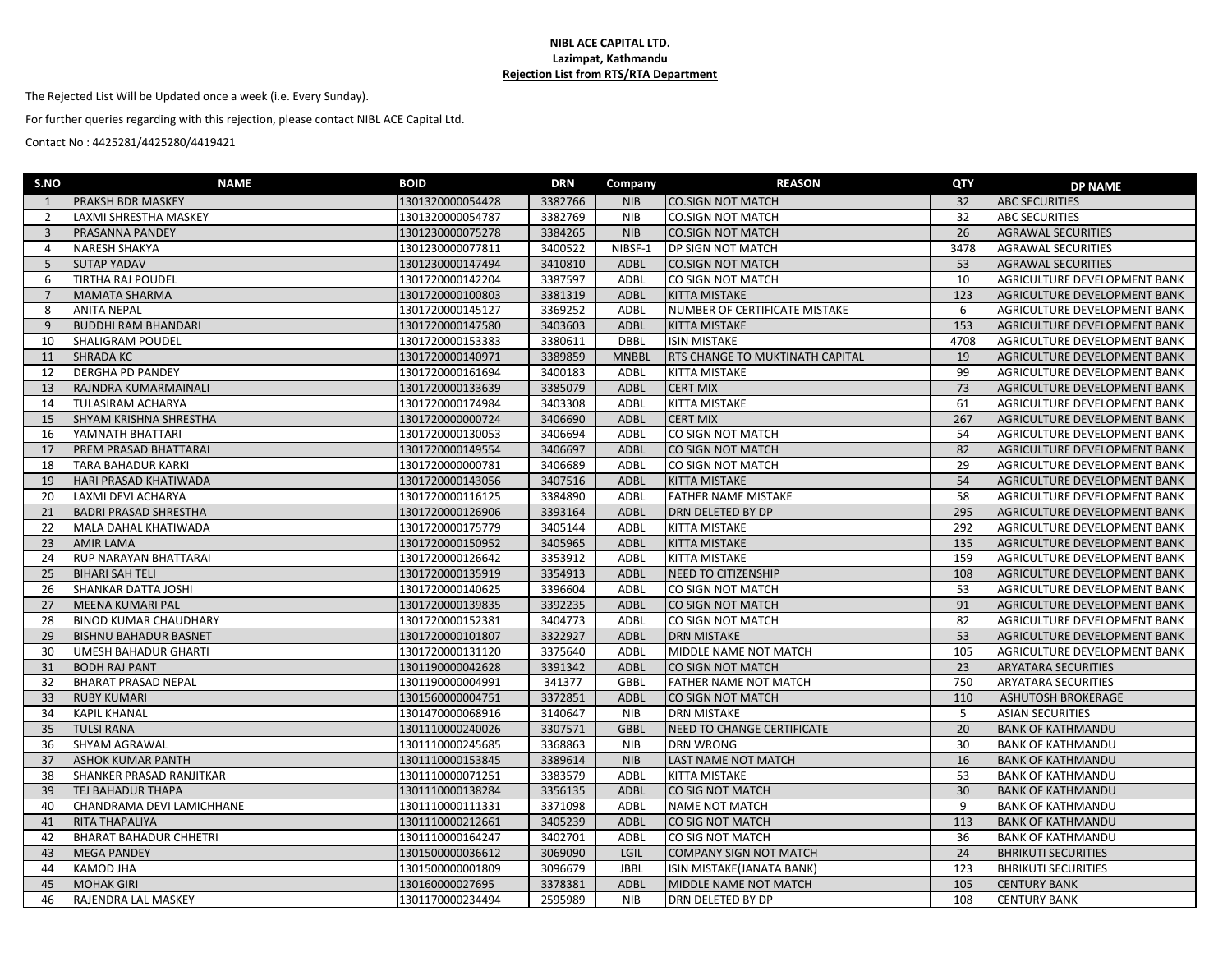| S.NO | <b>NAME</b>                             | <b>BOID</b>      | DRN     | Company        | <b>REASON</b>                        | QTY            | <b>DP NAME</b>              |
|------|-----------------------------------------|------------------|---------|----------------|--------------------------------------|----------------|-----------------------------|
| 47   | <b>UPASHANA UPRETY</b>                  | 1301170000253762 | 3393965 | <b>GBBL</b>    | <b>CRT CHANGE</b>                    | 40             | <b>CITIZEN BANK</b>         |
| 48   | <b>ANIL BURATHOKI</b>                   | 1301170000309293 | 3396512 | <b>GBBL</b>    | <b>CRT CHANGE</b>                    | 20             | <b>CITIZEN BANK</b>         |
| 49   | <b>SUSHILA PANDEY</b>                   | 1301170000228799 | 3392417 | ADBL           | CO SIGN NOT MATCH                    | 30             | <b>CITIZEN BANK</b>         |
| 50   | <b>DIPAK KUMAR GHIMIRE</b>              | 1301170000086524 | 3394011 | ADBL           | CO SIGN NOT MATCH                    | 82             | <b>CITIZEN BANK</b>         |
| 51   | <b>INDRA KESHARI SHRESTHA</b>           | 1301170000036506 | 3403351 | SAPDBL         | <b>WRONG RTS</b>                     | 12             | <b>CITIZEN BANK</b>         |
| 52   | SHOCHITA ACHARYA                        | 1301170000175080 | 3407195 | <b>NIB</b>     | CO SIGN NOT MATCH                    | 32             | <b>CITIZEN BANK</b>         |
| 53   | <b>SURENDRA KUMAR SAH</b>               | 1301170000234724 | 3403765 | <b>NIB</b>     | <b>GR FATHER LAST NAME NOT MATCH</b> | 17             | <b>CITIZEN BANK</b>         |
| 54   | KRISHNA DEVI TELIN                      | 1301170000234665 | 3403766 | <b>NIB</b>     | FATHER & GR F. LAST NAME NOT MATCH   | 17             | <b>CITIZEN BANK</b>         |
| 55   | <b>BIRENDRA KUMAR SAH</b>               | 1301170000234777 | 3403754 | <b>NIB</b>     | FATHER & GR F. LAST NAME NOT MATCH   | 17             | <b>CITIZEN BANK</b>         |
| 56   | <b>HRITVIK SINGH BHANDARI</b>           | 1301170000597047 | 3411237 | ADBL           | CO SIGN NOT MATCH                    | 53             | <b>CITIZEN BANK</b>         |
| 57   | <b>RAJAN GJIMIRE</b>                    | 1301170000216504 | 3414648 | <b>ADBL</b>    | CO SIGN NOT MATCH                    | 49             | <b>CITIZEN BANK</b>         |
| 58   | NAMRATA GYAWALI                         | 1301170000245899 | 3414616 | ADBL           | CO SIGN NOT MATCH                    | 11             | <b>CITIZEN BANK</b>         |
| 59   | RANJANA SHRESTHA                        | 1301170000013778 | 3413969 | ADBL           | CO SIGN NOT MATCH                    | 73             | <b>CITIZEN BANK</b>         |
| 60   | MALIKA SHARMA SUBEDI                    | 1301170000418138 | 3413967 | ADBL           | CO SIGN NOT MATCH                    | 25             | <b>CITIZEN BANK</b>         |
| 61   | HARISHAV SINGH BHANDARI                 | 1301170000597051 | 3411224 | ADBL           | CO SIGN NOT MATCH                    | 53             | <b>CITIZEN BANK</b>         |
| 62   | <b>KAILASH DHITAL</b>                   | 1301010000127041 | 3328461 | ADBL           | FATHER & GRAND F.NAME NOT MATCH      | 27             | <b>CIVIL CAPITAL</b>        |
| 63   | <b>GITA DEVI AMAGAIN</b>                | 1301010000195159 | 2062639 | ADBL           | DEMAT IS DELETED BY DP               | 36             | <b>CIVIL CAPITAL</b>        |
| 64   | <b>BIBEK PUDASAINI</b>                  | 1301010000195144 | 2062641 | ADBL           | DEMAT IS DELETED BY DP               | 36             | <b>CIVIL CAPITAL</b>        |
| 65   | <b>SUSMITA CHAUDHARY</b>                | 1301330000065952 | 3341676 | OHL            | <b>DOUBLE HOLDER</b>                 | $\overline{4}$ | <b>CREATIVE SECURITIES</b>  |
| 66   | RAJU KHADKA                             | 1301200000002452 | 3364388 | <b>JBBL</b>    | COMPANY SIGN NOT MATCH               | 7487           | DAKSHINKALI INVESTMENT      |
| 67   | <b>HEM CHANDRA NIRAULA</b>              | 1301130000292951 | 3384763 | ADBL           | CO SIGN NOT MATCH                    | 83             | <b>DIPSHIKHA DHITOPATRA</b> |
| 68   | <b>BHAGRATHI KUMARI BHATTA</b>          | 1301130000189120 | 3383757 | ADBL           | <b>DP SIGN NOT MATCH</b>             | 30             | <b>DIPSHIKHA DHITOPATRA</b> |
| 69   | <b>VISHAMA SHAHI SHAH</b>               | 1301130000091059 | 3378064 | ADBL           | CO SIGN NOT MATCH                    | 40             | <b>DIPSHIKHA DHITOPATRA</b> |
| 70   | PUSPA BAHADUR SHAHI                     | 1301130000112555 | 3383748 | ADBL           | CO SIGN NOT MATCH                    | 186            | <b>DIPSHIKHA DHITOPATRA</b> |
| 71   | <b>BIJAYA RAJ OLI</b>                   | 1301130000291561 | 3382044 | ADBL           | CO SIGN NOT MATCH                    | 70             | <b>DIPSHIKHA DHITOPATRA</b> |
| 72   | <b>DANISHA UPRETY</b>                   | 1301130000031480 | 2844887 | ADBL           | <b>DRN DELETED BY DP</b>             | 49             | <b>DIPSHIKHA DHITOPATRA</b> |
| 73   | CHANDRA KUMARI NEUPANE                  | 1301130000084189 | 3410597 | ADBL           | CO SIGN NOT MATCH                    | 66             | <b>DIPSHIKHA DHITOPATRA</b> |
| 74   | MAHESWARI KUMARI SINGH                  | 1301130000294300 | 3415727 | ADBL           | CO SIGN NOT MATCH                    | 70             | <b>DIPSHIKHA DHITOPATRA</b> |
| 75   | <b>ANJANA TAMANG</b>                    | 1301490000065402 | 3379729 | <b>NIB</b>     | <b>GR FATHER NAME NOT MATCH</b>      | 32             | <b>DYNAMIC SECURITIES</b>   |
| 76   | KOMAL PRASAD RISAL                      | 1301080000385473 | 3391468 | ADBL           | KITTA MISTAKE                        | 217            | <b>EVEREST BANK</b>         |
| 77   | <b>BAMDEV JAMARKATTEL</b>               | 1301080000216017 | 3371299 | ADBL           | <b>DRN MISTAKE</b>                   | 159            | <b>EVEREST BANK</b>         |
| 78   | YAMUNA REGMI                            | 1301080000102541 | 3381267 | ADBL           | CO SIGN NOT MATCH                    | 212            | <b>EVEREST BANK</b>         |
| 79   | RAJENDRA KUMAR CHOUDHARY                | 1301080000089061 | 3385285 | ADBL           | <b>LAST NAME MISTAKE</b>             | 371            | <b>EVEREST BANK</b>         |
| 80   | <b>BIKASH REGMI</b>                     | 1301080000178470 | 3381274 | ADBL           | CO SIGN NOT MATCH                    | 212            | <b>EVEREST BANK</b>         |
| 81   | <b>BISHAL REGMI</b>                     | 1301080000102841 | 3381270 | <b>ADBL</b>    | CO SIGN NOT MATCH                    | 212            | <b>EVEREST BANK</b>         |
| 82   | SHARAD PRASAD ADHIKARI                  | 1301080000194543 | 3391469 | ADBL           | CO SIGN NOT MATCH                    | 31             | <b>EVEREST BANK</b>         |
| 83   | <b>RINA DAHAL</b>                       | 1301080000143249 | 3397597 | <b>NIB</b>     | CO SIGN NOT MATCH                    | 102            | <b>EVEREST BANK</b>         |
| 84   | <b>NANA BDR SHRESTHA</b>                | 1301120000969412 |         |                | <b>WRONG RTS</b>                     |                | <b>GLOBAL BANK</b>          |
| 85   | JEET BDR KHADKA                         | 1301120001126898 | 3392436 | ADBL           | <b>KITTA MISTAKE</b>                 | 62             | <b>GLOBAL BANK</b>          |
| 86   | HIMA MAYA KARKI                         | 1301120001381723 | 3386407 | ADBL           | CO SIGN NOT MATCH                    | 36             | <b>GLOBAL BANK</b>          |
| 87   | <b>BHOLA KHIRHAR YADAV</b>              | 1301120001385124 | 3395702 | ADBL           | CO SIGN NOT MATCH                    | 64             | <b>GLOBAL BANK</b>          |
| 88   | <b>MALA RAUNIYAR</b>                    | 1301120000478703 | 1669349 | <b>NUBL</b>    | DRN DELETED BY DP                    | 39             | <b>GLOBAL BANK</b>          |
| 89   | <b>AMRIT DHAKAL</b>                     | 1301120000677716 | 3397928 | <b>NIB</b>     | CO SIGN NOT MATCH                    | 21             | <b>GLOBAL BANK</b>          |
| 90   | <b>SANDHYA KOIRALA</b>                  | 1301120000459849 | 3403051 | ADBL           | CO SIGN NOT MATCH                    | 81             | <b>GLOBAL BANK</b>          |
| 91   | <b>TIKA DEVI POUDEL</b>                 | 1301120001391535 | 3401990 | ADBL           | <b>FATHER NAME MISTAKE</b>           | 31             | <b>GLOBAL BANK</b>          |
| 92   | <b>AMRIT DHAKAL</b>                     | 1301120000677716 | 3397930 | ADBL           | CO SIGN NOT MATCH                    | 398            | <b>GLOBAL BANK</b>          |
| 93   | BHARAT BAHADUR LOUDARI'1301120001360941 | 1301120001360941 | 3416015 | ADBL           | <b>CERT MIX</b>                      | 68             | <b>GLOBAL BANK</b>          |
| 94   | NITA ADHIKARI                           | 1301120000230874 | 3416018 | ADBL           | CO SIGN NOT MATCH                    | 10             | <b>GLOBAL BANK</b>          |
| 95   | <b>ANKA KUMARI PANTA</b>                | 1301120001374625 | 3371215 | ADBL           | CO SIGN NOT MATCH                    | 56             | <b>GLOBAL BANK</b>          |
| 96   | PUN MAI MAHARJAN                        | 1301310000049731 | 3387716 | <b>ALICL</b>   | MIDDLE NAME NOT MATCH                | 59             | <b>IMPERIAL SECURITIES</b>  |
| 97   | NABARAJ ADHIKARI                        | 1301310000199119 | 3380879 | ADBL           | <b>NAME NOT MATCH</b>                | 294            | <b>IMPERIAL SECURITIES</b>  |
| 98   | LOKENDRA SAMSHER THAPA                  | 1301310000095421 | 3341755 | ADBL           | KITTA MISTAKE                        | 111            | <b>IMPERIAL SECURITIES</b>  |
| 99   | <b>RADHA NIRAULA</b>                    | 1301220000304864 | 3351469 | ADBL           | CO SIGN NOT MATCH                    | 50             | <b>JANATA BANK LTD</b>      |
| 100  | <b>GANESH SENEHANG</b>                  | 1301220000465549 | 3356933 | ADBL           | <b>NAME MISTAKE</b>                  | 145            | JANATA BANK LTD             |
| 101  | PURUSHOTTAM RAJ SHRESTHA                | 1301220000421186 | 3378380 | <b>CHLBSPO</b> | LOCK IN DATE MISTAKE                 | 6000           | JANATA BANK LTD             |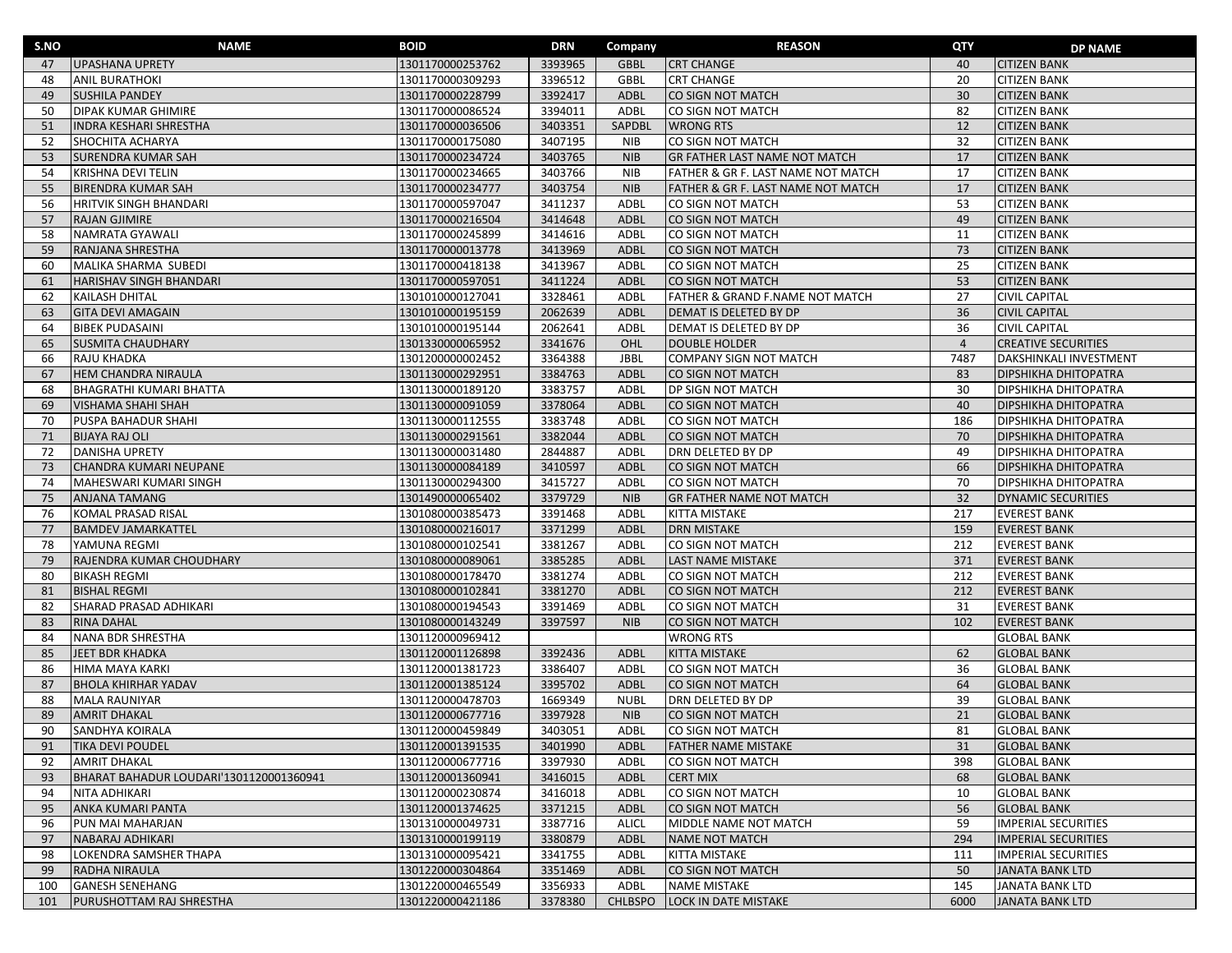| S.NO | <b>NAME</b>                       | <b>BOID</b>      | <b>DRN</b> | Company        | <b>REASON</b>                       | QTY            | <b>DP NAME</b>            |
|------|-----------------------------------|------------------|------------|----------------|-------------------------------------|----------------|---------------------------|
| 102  | SUNITA SHARMA TIMILSINA           | 1301220000110711 | 1793894    | ADBL           | CO SIGN NOT MATCH                   | 74             | <b>JANATA BANK LTD</b>    |
| 103  | <b>SIJAN SHRESTHA</b>             | 1301220000085553 | 3388316    | <b>ADBL</b>    | CO SIGN NOT MATCH                   | 66             | <b>JANATA BANK LTD</b>    |
| 104  | SIMRAN SHRESTHA                   | 1301220000085549 | 3388319    | ADBL           | CO SIGN NOT MATCH                   | 66             | JANATA BANK LTD           |
| 105  | YAMUNA SHRESTHA                   | 1301220000085534 | 3388321    | <b>ADBL</b>    | CO SIGN NOT MATCH                   | 83             | <b>JANATA BANK LTD</b>    |
| 106  | JAGANNATH SHRESTHA                | 1301220000107031 | 3385339    | ADBL           | <b>KITTA MISTAKE</b>                | 168            | JANATA BANK LTD           |
| 107  | <b>SUMITARA SHRESTHA</b>          | 1301220000168338 | 3381308    | <b>ADBL</b>    | <b>FATHER NAME MISTAKE</b>          | 114            | <b>JANATA BANK LTD</b>    |
| 108  | <b>ISWARI PRASAD PAUDEL</b>       | 1301540000005951 | 3386131    | ADBL           | <b>FATHER NAME NOT MATCH</b>        | 2              | <b>KAILASH BIKAS BANK</b> |
| 109  | SHOBHA KUMARI RANA                | 1301540000065872 | 3382441    | ADBL           | CO SIGN NOT MATCH                   | 30             | KAILASH BIKAS BANK        |
| 110  | SHABITRI PANDIT POUDEL            | 1301540000026752 | 3370795    | ADBL           | FATHER NAME NOT MATCH               | 79             | KAILASH BIKAS BANK        |
| 111  | <b>MRIGNDRA BANSTOLA</b>          | 1301430000000052 | 3353406    | <b>ADBL</b>    | <b>FATHER NAME NOT IN DRF</b>       | 42             | KOHINOOR SECURITIES       |
| 112  | SAMJHANA BHATTARAI                | 1301430000003657 | 3388792    | <b>NIB</b>     | DRN DELETED BY DP                   | 32             | KOHINOOR SECURITIES       |
| 113  | SAMJHANA RANA                     | 1301520000001450 | 3389819    | <b>ADBL</b>    | <b>FATHER NAME NOT MATCHY</b>       | $\overline{4}$ | <b>KUMARI BANK</b>        |
| 114  | <b>LALIT SHAKYA</b>               | 1301520000064171 | 3392150    | ADBL           | <b>FATHER NAME NOT MATCHY</b>       | 140            | <b>KUMARI BANK</b>        |
| 115  | <b>BINDU ADHIKARI CHHETRI</b>     | 1301520000105553 | 3400255    | <b>NIB</b>     | <b>CO.SIGN NOT MATCH</b>            | 32             | <b>KUMARI BANK</b>        |
| 116  | DANDA PANI UPADHAYAY              | 1301520000099612 | 3403669    | <b>CHLBSPO</b> | <b>KITTA MISTAKE</b>                | 100            | <b>KUMARI BANK</b>        |
| 117  | <b>PRAMILA DAHAL</b>              | 1301520000017190 | 3336752    | ADBL           | <b>FATHER NAME NOT MATCHY</b>       | 31             | <b>KUMARI BANK</b>        |
| 118  | <b>BHARAT PRASAD PHUYAL</b>       | 1301520000145016 | 3410407    | ADBL           | <b>CERT MIX</b>                     | 126            | <b>KUMARI BANK</b>        |
| 119  | SITA RAM THARU CHAUDHRY           | 1301070000173171 | 3351235    | ADBL           | <b>KITTA MISTAKE</b>                | 16             | <b>LAXMI CAPITAL</b>      |
| 120  | KRISHNA BAHADUR NEUPANE           | 1301070000182034 | 3354526    | ADBL           | MIDDLE NAME MISTAKE                 | 27             | <b>LAXMI CAPITAL</b>      |
| 121  | ROM PRASAD GHIMIRE                | 1301070000520973 | 3263482    | <b>ADBL</b>    | <b>SIGN NOT MATCH</b>               | 31             | <b>LAXMI CAPITAL</b>      |
| 122  | HARI PRASAD GHIMIRE               | 1301070000520969 | 3263491    | ADBL           | NO CO SIGN IN DRF                   | 30             | <b>LAXMI CAPITAL</b>      |
| 123  | ROM PRASAD GHIMIRE                | 1301070000520973 | 3263556    | <b>ADBL</b>    | CO SIGN NOT MATCH                   | 32             | <b>LAXMI CAPITAL</b>      |
| 124  | <b>BHAIRAB THAPA CHHETRI</b>      | 1301070000218676 | 3367357    | ADBL           | <b>NAME MISTAKE</b>                 | 41             | <b>LAXMI CAPITAL</b>      |
| 125  | <b>BALRAM BHANDARI</b>            | 1301070000343919 | 3380329    | <b>ADBL</b>    | CO SIGN NOT MATCH                   | 79             | <b>LAXMI CAPITAL</b>      |
| 126  | JEEBAN BHANDARI                   | 1301070000539243 | 3380397    | GBBL           | CO SIGN NOT MATCH                   | 27             | <b>LAXMI CAPITAL</b>      |
| 127  | <b>DIVA SHAH</b>                  | 1301070000326443 | 3375153    | <b>ADBL</b>    | CO SIGN NOT MATCH                   | 25             | <b>LAXMI CAPITAL</b>      |
| 128  | <b>ROHIT NAG</b>                  | 1301070000114480 | 3389766    | ADBL           | CO SIGN NOT MATCH                   | 91             | <b>LAXMI CAPITAL</b>      |
| 129  | <b>CHANDRA PRASAD PANDEY</b>      | 1301070000526620 | 3389135    | <b>ADBL</b>    | CO SIGN NOT MATCH                   | 31             | <b>LAXMI CAPITAL</b>      |
| 130  | <b>GANESH BAHADUR BARUWAL</b>     | 1301070000318001 | 3389063    | ADBL           | CO SIGN NOT MATCH                   | 15             | <b>LAXMI CAPITAL</b>      |
| 131  | SUSHILA DEVI TIBEREWAL            | 1301070000043175 | 3389470    | <b>ADBL</b>    | CO SIGN NOT MATCH                   | 5              | <b>LAXMI CAPITAL</b>      |
| 132  | SUSHILA KUMARI CHAUDHARY          | 1301070000116279 | 3383131    | ADBL           | CO SIGN NOT MATCH                   | 30             | <b>LAXMI CAPITAL</b>      |
| 133  | <b>BISHNU MAYA BHANDARI</b>       | 1301070000492058 | 3389141    | <b>ADBL</b>    | CO SIGN NOT MATCH                   | 30             | <b>LAXMI CAPITAL</b>      |
| 134  | <b>TARA RAM KHAREL</b>            | 1301070000088001 | 3386320    | ADBL           | CO SIGN NOT MATCH                   | 24             | <b>LAXMI CAPITAL</b>      |
| 135  | YOGRAJ UPADHYAYA KHATIWADA        | 1301070000542731 | 3399625    | <b>ADBL</b>    | <b>LAST NAME MISTAKE</b>            | 82             | <b>LAXMI CAPITAL</b>      |
| 136  | <b>MURARI SAPKOTA</b>             | 1301070000166278 | 3396272    | ADBL           | CO SIGN NOT MATCH                   | 105            | <b>LAXMI CAPITAL</b>      |
| 137  | <b>SHANTA NEUPANE</b>             | 1301070000278113 | 3399283    | <b>ADBL</b>    | <b>FATHER NAME MISTAKE</b>          | 31             | <b>LAXMI CAPITAL</b>      |
| 138  | <b>MOTI RAM REGMI</b>             | 1301070000319286 | 3399270    | ADBL           | CO SIGN NOT MATCH                   | 122            | <b>LAXMI CAPITAL</b>      |
| 139  | <b>GYANU RANA</b>                 | 1301070000013716 | 3393097    | <b>SALT</b>    | NEED TO UPDATE FATHER & GR. F. NAME | 108            | <b>LAXMI CAPITAL</b>      |
| 140  | <b>JAY KANT GOIT</b>              | 1301070000302031 | 3324791    | ADBL           | CERTFICATE IS IN SUSPEND            | 61             | <b>LAXMI CAPITAL</b>      |
| 141  | KHAGENDRA PRASAD SITAULA          | 1301380000145123 | 3359995    | <b>ADBL</b>    | DEMAT IS DELETED BY DP              | 72             | <b>LINCH STOCK</b>        |
| 142  | GAJENDRA PRASAD PHAIJU            | 1301380000083973 | 3378150    | ADBL           | CO SIGN NOT MATCH                   | 160            | LINCH STOCK               |
| 143  | RUDRA BAHADUR KHATRI CHHETRI      | 1301380000142443 | 3399416    | <b>ADBL</b>    | <b>LAST NAME MISTAKE</b>            | 34             | <b>LINCH STOCK</b>        |
| 144  | <b>INDIRA NIRAULA</b>             | 1301380000101193 | 3396063    | <b>NIB</b>     | FATHER & GR.F. LAST NAME NOT MATCH  | 17             | LINCH STOCK               |
| 145  | <b>MANHARA SHRESTHA</b>           | 1301380000059849 | 3403838    | NIBSF-1        | CO SIGN GR.F. MIDDLE NAME NOT MATCH | 2000           | <b>LINCH STOCK</b>        |
| 146  | <b>RITA KHANAL</b>                | 1301380000060801 | 3414256    | ADBL           | FATHER & GR.F. LAST NAME NOT MATCH  | 70             | LINCH STOCK               |
| 147  | <b>PREM BAHADUR PRADHAN</b>       | 1301380000147061 | 3405872    | ADBL           | CO SIGN NOT MATCH                   | 54             | <b>LINCH STOCK</b>        |
| 148  | <b>RHYTHAM PHUYAL</b>             | 1301380000064633 | 3414323    | ADBL           | CO SIGN NOT MATCH                   | 50             | LINCH STOCK               |
| 149  | <b>DILLI BAHADUR RAUT KESHTRI</b> | 1301380000062596 | 3414221    | <b>ADBL</b>    | <b>LAST NAME MISTAKE</b>            | 29             | <b>LINCH STOCK</b>        |
| 150  | <b>SHIVA RAUT</b>                 | 1301380000062602 | 3414239    | ADBL           | CO SIGN NOT MATCH                   | 16             | LINCH STOCK               |
| 151  | ASHISH SAPKOTA                    | 1301380000077748 | 3406021    | ADBL           | CO SIGN NOT MATCH                   | 13             | <b>LINCH STOCK</b>        |
| 152  | PRAKASH ROKA                      | 1301610000054758 | 3366777    | <b>JBBL</b>    | <b>CO.SIGN NOT MATCH</b>            | 374            | <b>MACHHAPUCHRE BANK</b>  |
| 153  | <b>LAXMI RIMAL</b>                | 1301610000028440 | 3361801    | <b>ADBL</b>    | <b>FATHER NAME MISTKE</b>           | 40             | <b>MACHHAPUCHRE BANK</b>  |
| 154  | <b>BINOD PRADHAN</b>              | 1301360000009442 | 3396468    | <b>VLBS</b>    | <b>DP SIGN NOT MATCH</b>            | 23             | <b>MARKET SECURITIES</b>  |
| 155  | <b>BINOD PRADHAN</b>              | 1301360000009442 | 3396470    | <b>NIB</b>     | <b>DP SIGN NOT MATCH</b>            | 26             | MARKET SECURITIES         |
| 156  | NIRMALA DEVI SHRESTHA             | 1301730000005871 | 3356830    | <b>NIB</b>     | FATHER & GR.FATHER NAME NOT MATCH   | 32             | <b>MEGA CAPITAL</b>       |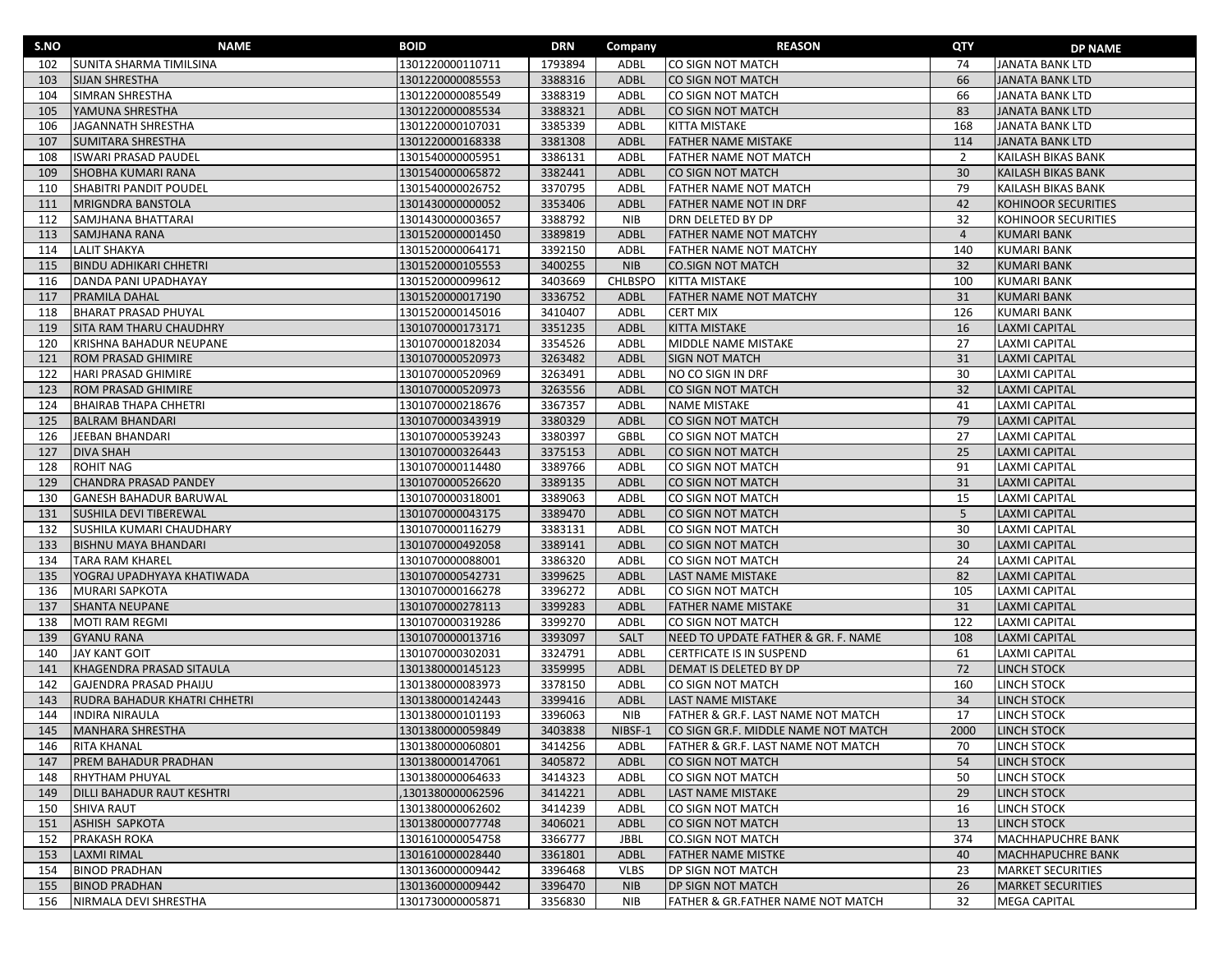| S.NO | <b>NAME</b>                                    | <b>BOID</b>      | <b>DRN</b> | Company        | <b>REASON</b>                         | QTY          | <b>DP NAME</b>            |
|------|------------------------------------------------|------------------|------------|----------------|---------------------------------------|--------------|---------------------------|
| 157  | <b>BUNA SAPKOTA</b>                            | 1301730000016410 | 3345417    | ADBL           | CO SIGN NOT MATCH                     | 144          | <b>MEGA CAPITAL</b>       |
| 158  | PURNA BDR POUDEL BHANNE KHADAK KAHADUR CHHETRI | 1301730000018095 | 3376355    | <b>SHINE</b>   | <b>NAME NOT MATCH</b>                 | 324          | <b>MEGA CAPITAL</b>       |
| 159  | <b>RAKHI SHRESTHA</b>                          | 1301730000021959 | 3381728    | <b>NIB</b>     | <b>CO SIGN NOT MATCH</b>              | 31           | <b>MEGA CAPITAL</b>       |
| 160  | NIRMAL SHRESTHA                                | 1301730000001478 | 3381758    | <b>NIB</b>     | FATHER & GR.FATHER NAME NOT MATCH     | 32           | <b>MEGA CAPITAL</b>       |
| 161  | <b>SALAB BHAKTA SHRESTHA</b>                   | 130173000002194  | 332239     | <b>ADBL</b>    | CO SIGN NOT MATCH                     | 48           | <b>MEGA CAPITAL</b>       |
| 162  | <b>SHYAM LAL SHARMA</b>                        | 1301040000361561 | 3388551    | ADBL           | <b>LAST NAME MISTAKE</b>              | 38           | <b>NABIL INVESTMENT</b>   |
| 163  | UTTAM LUITEL                                   | 1301040000105341 | 3402801    | <b>JBBL</b>    | <b>CO.SIGN NOT MATCH</b>              | 20           | <b>NABIL INVESTMENT</b>   |
| 164  | UTTAM LUITEL                                   | 1301040000105341 | 3400783    | <b>VLBS</b>    | <b>CO.SIGN NOT MATCH</b>              | 23           | <b>NABIL INVESTMENT</b>   |
| 165  | <b>RITESH BHATTARI</b>                         | 1301040000166521 | 3412917    | <b>ADBL</b>    | <b>CO.SIGN NOT MATCH</b>              | 40           | <b>NABIL INVESTMENT</b>   |
| 166  | RAJ KUMAR KHADKA                               | 1301630000017097 | 3389663    | ADBL           | KITTA MISTAKE                         | 111          | NEPAL CREDIT AND COMMERCE |
| 167  | <b>KUMAR BASNET</b>                            | 1301510000075216 | 3399291    | <b>ADBL</b>    | CO SIGN NOT MATCH                     | 32           | NEPAL BANGLADESH BANK     |
| 168  | KHAGENDRA PRASAD KARKI                         | 1301570000070611 | 3406490    | ADBL           | CO SIGN NOT MATCH                     | 61           | <b>NEPAL BANK</b>         |
| 169  | <b>NUR SHRESTHA</b>                            | 1301550000111851 | 3357739    | <b>NIB</b>     | <b>DP SIGN NOT MATCH</b>              | 26           | <b>NEPAL DP LTD</b>       |
| 170  | DHAL BAHADUR SHRESTHA                          | 1301550000186675 | 3368677    | ADBL           | CO SIGN NOT MATCH                     | 18           | <b>NEPAL DP LTD</b>       |
| 171  | SHIVA PD PRASAI                                | 1301550000187841 | 3381909    | <b>ADBL</b>    | CO SIGN NOT MATCH                     | 77           | <b>NEPAL DP LTD</b>       |
| 172  | PADAM BDR SHRESTHA                             | 1301550000186660 | 3368674    | ADBL           | <b>SELF PRESENT</b>                   | 57           | NEPAL DP LTD              |
| 173  | <b>MANJU JOSHI</b>                             | 1301550000002183 | 3363314    | <b>ADBL</b>    | <b>KITTA MISTAKE</b>                  | 883          | <b>NEPAL DP LTD</b>       |
| 174  | YAK BAHADUR PANDIT                             | 1301550000186641 | 3414031    | ADBL           | CO SIGN NOT MATCH                     | 29           | <b>NEPAL DP LTD</b>       |
| 175  | <b>THAKNI KUMARI</b>                           | 1301530000110309 | 3359858    | <b>ADBL</b>    | CO SIGN NOT MATCH                     | 41           | <b>NEPAL SBI BANK</b>     |
| 176  | <b>UMA KUMARI SHRESTHA</b>                     | 1301530000090583 | 3365868    | SADBL          | CO SIGN NOT MATCH                     | 69           | <b>NEPAL SBI BANK</b>     |
| 177  | <b>JANAKI MAYA VIDYADHAR</b>                   | 1301530000151105 | 3374245    | OHL            | <b>GR FATHER NAME NOT MATCH</b>       | 10           | <b>NEPAL SBI BANK</b>     |
| 178  | <b>RAM PD REGMI</b>                            | 1301530000150154 | 3392318    | ADBL           | CO SIGN NOT MATCH                     | 18           | <b>NEPAL SBI BANK</b>     |
| 179  | <b>DEVI NEPANE</b>                             | 1301530000009765 | 3387981    | <b>ADBL</b>    | <b>SELF PRESENT</b>                   | 198          | <b>NEPAL SBI BANK</b>     |
| 180  | <b>DR JN PANDEY HIMALI</b>                     | 1301530000000325 | 3385888    | ADBL           | <b>LAST NAME NOT MATCH</b>            | 301          | <b>NEPAL SBI BANK</b>     |
| 181  | <b>BIMAL RAJ RUPAKHETI</b>                     | 1301530000076178 | 3373374    | <b>ADBL</b>    | <b>FATHER NAME NOT MATCH</b>          | 105          | <b>NEPAL SBI BANK</b>     |
| 182  | KRISHNA PRASAD ACHARYA                         | 1301530000115457 | 3371496    | ADBL           | CO SIGN NOT MATCH                     | 19           | <b>NEPAL SBI BANK</b>     |
| 183  | <b>BINI SHAH</b>                               | 1301530000150251 | 3369098    | <b>GBBL</b>    | NEED TO CHNGE CERTIFCATE              | 95           | <b>NEPAL SBI BANK</b>     |
| 184  | <b>RAMESH ROSH PANDEY</b>                      | 1301530000154009 | 3393916    | ADBL           | CO SIGN NOT MATCH                     | 105          | <b>NEPAL SBI BANK</b>     |
| 185  | <b>MAN BDR BHATTA</b>                          | 1301530000066896 | 3398078    | <b>ADBL</b>    | CO SIGN NOT MATCH                     | 74           | <b>NEPAL SBI BANK</b>     |
| 186  | <b>PREM BAHADUR SHRESTHA</b>                   | 1301530000156690 | 3401359    | ADBL           | CO SIGN NOT MATCH                     | 80           | <b>NEPAL SBI BANK</b>     |
| 187  | SARADAKHAREL                                   | 1301530000058678 | 3415929    | <b>ADBL</b>    | CO SIGN NOT MATCH                     | 30           | <b>NEPAL SBI BANK</b>     |
| 188  | MANJU DEVI OJHA                                | 1301530000156287 | 3406006    | ADBL           | CO SIGN NOT MATCH                     | 39           | <b>NEPAL SBI BANK</b>     |
| 189  | <b>VENTURE TRADING &amp; INVESTMENT</b>        | 1301150000001897 | 3353631    | OHL            | <b>DP SIGN NOT MATCH</b>              | 28           | <b>NEPAL STOCK</b>        |
| 190  | NARAYAN PD ARYAL                               | 1301150000040930 | 3364762    | <b>NIB</b>     | <b>GR.FATHER NAME NOT MATCH</b>       | 32           | <b>NEPAL STOCK</b>        |
| 191  | RAMA KANTA BARAL                               | 1301150000013668 | 3361231    | GBBL           | <b>NEED TO CHANGE CERT</b>            | 4000         | <b>NEPAL STOCK</b>        |
| 192  | <b>KRISHNA OD RIMAL</b>                        | 1301150000051180 | 3391195    | ADBL           | CO SIIGN NOT MATCH                    | 36           | <b>NEPAL STOCK</b>        |
| 193  | <b>BIMALA GHIMIRE</b>                          | 1301150000037573 | 3402423    | <b>ADBL</b>    | CO SIIGN NOT MATCH                    | 264          | <b>NEPAL STOCK</b>        |
| 194  | LAXMI TIMSINA GAUTAM                           | 1301370000425522 | 3412159    | ADBL           | CO SIGN NOT MATCH                     | 4            | NIC ASIA CAPITAL          |
| 195  | PHUL JYOTI SHAKYA                              | 1301100000989914 | 3381231    | <b>ADBL</b>    | <b>KITTA MISTAKE</b>                  | 31           | <b>NMB CAPITAL</b>        |
| 196  | <b>BHAWANA PAUDEL</b>                          | 1301100000922542 | 388465     | ADBL           | CO SIGN NOT MATCH                     | 41           | <b>NMB CAPITAL</b>        |
| 197  | <b>INDU DHAL</b>                               | 1301100000015811 | 3360505    | <b>ADBL</b>    | CO SIGN NOT MATCH                     | $\mathbf{1}$ | <b>NMB CAPITAL</b>        |
| 198  | SARITA AGRAWAL                                 | 1301100000245633 | 3395213    | <b>NIB</b>     | CO SIGN NOT MATCH                     | 12           | <b>NMB CAPITAL</b>        |
| 199  | RAMESSHWORI BARAL                              | 1301100001004701 | 3395236    | <b>ADBL</b>    | CO SIGN NOT MATCH                     | 40           | <b>NMB CAPITAL</b>        |
| 200  | NARYANI DEVI SUBEDI                            | 1301100000970734 | 3280925    | ADBL           | GF. &FATHER NAME NOT MATCH            | 31           | <b>NMB CAPITAL</b>        |
| 201  | <b>ARCHANA GAUTAM</b>                          | 1301100000508781 | 3392644    | ADBL           | CO SIGN NOT MATCH                     | 86           | <b>NMB CAPITAL</b>        |
| 202  | PRAKASH KUMAR BHATTARAI                        | 1301100000043030 | 3389191    | ADBL           | CO SIGN NOT MATCH                     | 14           | <b>NMB CAPITAL</b>        |
| 203  | <b>TULSI PD REGMI</b>                          | 1301100000144789 | 3394677    | <b>CHLBSPO</b> | NEED LOCK IN DATE                     | 6000         | <b>NMB CAPITAL</b>        |
| 204  | <b>KRISHNA PD POUDYAL</b>                      | 1301100000330896 | 3394676    | CHLBSPO        | NEED LOCK IN DATE                     | 2000         | <b>NMB CAPITAL</b>        |
| 205  | <b>PRABHA GYAWALI</b>                          | 1301100000437529 | 3392615    | <b>CHLBSPO</b> | NEED LOCK IN DATE                     | 1000         | <b>NMB CAPITAL</b>        |
| 206  | PAPPU SAH TELI                                 | 1301100000279365 | 3305899    | ASIAN          | SHARE HOLDER NAME & CO.SIGN NOT MATCH | 37           | <b>NMB CAPITAL</b>        |
| 207  | <b>BHAGIRATHA NEPAL</b>                        | 1301100000592406 | 3405207    | <b>UPPER</b>   | <b>WRONG RTS</b>                      | 423          | <b>NMB CAPITAL</b>        |
| 208  | BISHNU KUMARI KHATIWADA                        | 1301100000664618 | 3395244    | <b>UPPER</b>   | <b>WRONG RTS</b>                      | 97           | <b>NMB CAPITAL</b>        |
| 209  | <b>HARI PD SUBEDI</b>                          | 1301100000534801 | 3395242    | <b>UPPER</b>   | <b>WRONG RTS</b>                      | 72           | <b>NMB CAPITAL</b>        |
| 210  | SHESRAJ KUMAR SHARMA BHATTARAI                 | 1301100001012951 | 3408330    | <b>SHINEPO</b> | NEED TO CHANGE CERT                   | 8000         | <b>NMB CAPITAL</b>        |
| 211  | <b>SARADA DEVI REGMI</b>                       | 1301100000827290 | 3397762    | ADBL           | CO SIGN NOT MATCH                     | 30           | <b>NMB CAPITAL</b>        |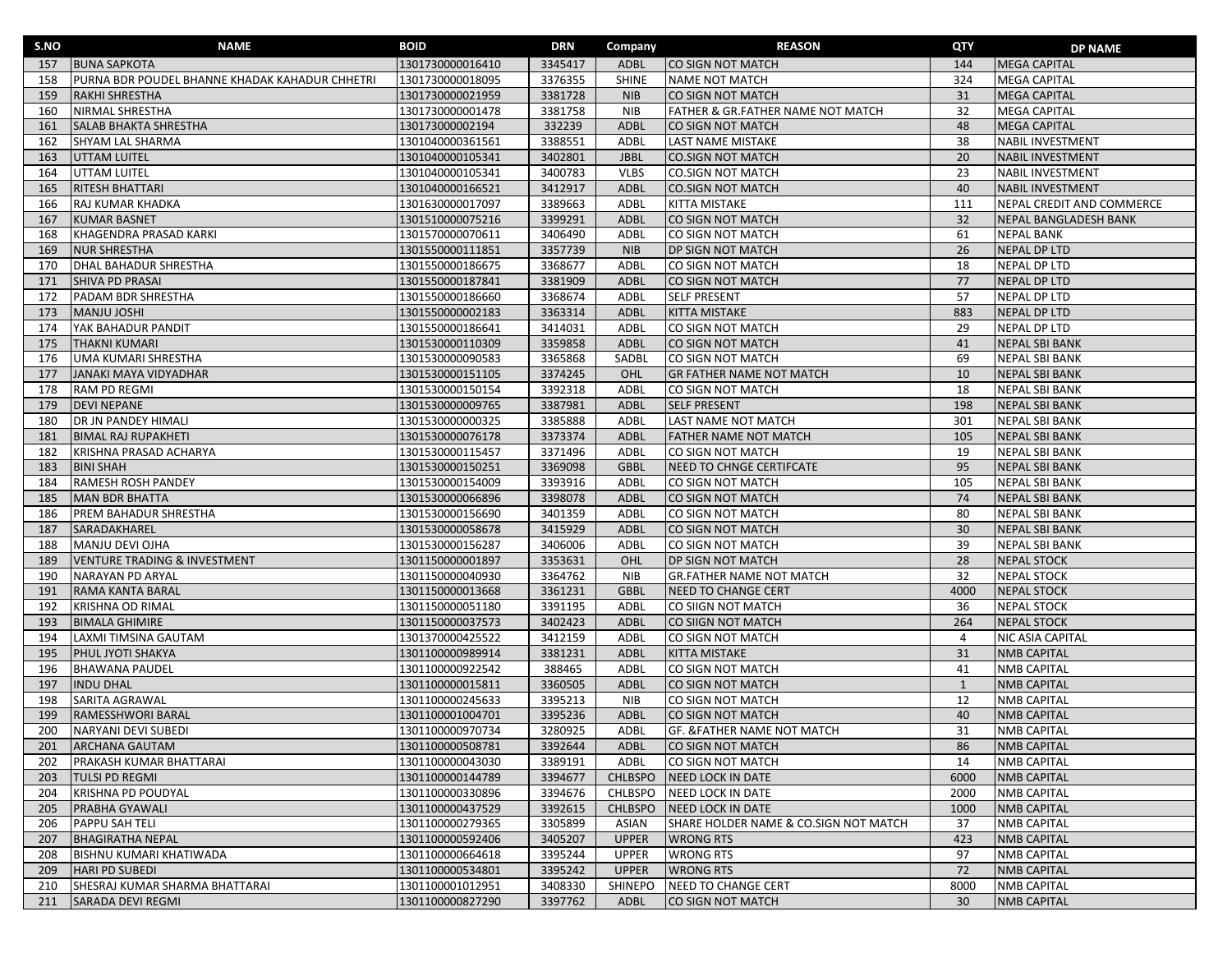| S.NO | <b>NAME</b>                       | <b>BOID</b>      | <b>DRN</b> | Company       | <b>REASON</b>                            | QTY | <b>DP NAME</b>             |
|------|-----------------------------------|------------------|------------|---------------|------------------------------------------|-----|----------------------------|
| 212  | <b>BIJAY SHARMA DAHAL</b>         | 1301100000246048 | 3402823    | ADBL          | CO SIGN NOT MATCH                        | 25  | <b>NMB CAPITAL</b>         |
| 213  | SHWETA SHRESTHA                   | 1301100000189385 | 3406320    | <b>ADBL</b>   | CO SIGN NOT MATCH                        | 22  | <b>NMB CAPITAL</b>         |
| 214  | KUMARI BHAWANI THAPA KHADKA       | 1301100000248309 | 3343731    | ADBL          | <b>NAME MISTAKE</b>                      | 43  | <b>NMB CAPITAL</b>         |
| 215  | <b>SITA DEVI GHIMIRE</b>          | 1301100000067782 | 3402133    | <b>ADBL</b>   | CO SIGN NOT MATCH                        | 40  | <b>NMB CAPITAL</b>         |
| 216  | <b>BAIDYANATH SAH TELI</b>        | 1301100000282908 | 3401226    | ADBL          | NAME MISTAKE                             | 3   | <b>NMB CAPITAL</b>         |
| 217  | <b>SAMRAT PARAJULI</b>            | 130110000393353  | 3408202    | ADBL          | CO SIGN NOT MATCH                        | 30  | <b>NMB CAPITAL</b>         |
| 218  | <b>TARANATH BARAL</b>             | 1301090000515695 | 3400569    | ADBL          | CO SIGN NOT MATCH                        | 24  | <b>NMB CAPITAL</b>         |
| 219  | <b>DURGA BDR RAUT</b>             | 1301180000128972 | 3396890    | <b>ADBL</b>   | <b>CO.SIGN NOT MATCH</b>                 | 197 | <b>ONLINE SECURITIES</b>   |
| 220  | MAIYA LAXMI SHRESTHA              | 1301390000060296 | 3384408    | ADBL          | FATHER & GR. F.NAME NOT UPDATE IN SYSTEM | 36  | PRABHU BANK                |
| 221  | <b>ANUP ARYAL</b>                 | 1301390000171045 | 3380174    | <b>ADBL</b>   | CO SIGN NOT MATCH                        | 400 | <b>PRABHU BANK</b>         |
| 222  | MUNA SHARMA SAPKOTA               | 1301390000246433 | 3393027    | <b>GBBL</b>   | CO SIGN NOT MATCH                        | 41  | PRABHU BANK                |
| 223  | <b>MUNA SHRESTHA</b>              | 1301260000024025 | 3379261    | <b>ADBL</b>   | FATHER AND GRAND F. NAME NOT MATCH       | 398 | PRABHU CAPITAL             |
| 224  | SHAMBHU KUMAR YADAV               | 1301260000159906 | 3393159    | ADBL          | CO SIGN NOT MATCH                        | 50  | PRABHU CAPITAL             |
| 225  | DHACHANANDA SHARMA                | 1301260000160341 | 3396282    | <b>ADBL</b>   | CO SIGN NOT MATCH                        | 61  | PRABHU CAPITAL             |
| 226  | <b>GYANENDRA BAHADUR SHRESTHA</b> | 1301260000165483 | 3402539    | ADBL          | CO SIGN NOT MATCH                        | 30  | PRABHU CAPITAL             |
| 227  | <b>GYANENDRA BAHADUR SHRESTHA</b> | 1301260000165483 | 3405871    | <b>ADBL</b>   | CO SIGN NOT MATCH                        | 23  | <b>PRABHU CAPITAL</b>      |
| 228  | <b>GOPAL KHATRI</b>               | 1301260000160753 | 3401523    | ADBL          | CO SIGN NOT MATCH                        | 54  | PRABHU CAPITAL             |
| 229  | MAYA KUMARI PARAJULI              | 1301480000009732 | 3400977    | <b>NIB</b>    | <b>GR.FATHER NAME NOT MATCH</b>          | 10  | <b>PREMIER SECURITIES</b>  |
| 230  | <b>SUSHILA POUDEL</b>             | 1301690000057504 | 3286883    | ADBL          | CO SIGN NOT MATCH                        | 53  | PRIME COMMERCIAL BANK      |
| 231  | MINA GURUNG                       | 1301690000081793 | 3324796    | <b>ADBL</b>   | CO SIGN NOT MATCH                        | 70  | PRIME COMMERCIAL BANK      |
| 232  | DIL MAYA GURUNG                   | 1301690000082860 | 3343835    | <b>NIB</b>    | CO SIGN & GR.F. MIDDLE NAME NOT MATCH    | 32  | PRIME COMMERCIAL BANK      |
| 233  | <b>SARASWOTI DANGOL</b>           | 1301690000039639 | 3353371    | <b>NIB</b>    | <b>GR.FATHER NAME NOT MATCH</b>          | 12  | PRIME COMMERCIAL BANK      |
| 234  | NARAYAN PRASAD BHATTARI           | 1301690000054649 | 3319168    | <b>RHPC</b>   | <b>WRONG RTS</b>                         | 36  | PRIME COMMERCIAL BANK      |
| 235  | <b>REKHA SARKI</b>                | 1301690000084610 | 3382286    | <b>NIB</b>    | <b>GR.FATHER NAME NOT MATCH</b>          | 20  | PRIME COMMERCIAL BANK      |
| 236  | PRAMILA KUMARI GACHHADAR          | 1301690000085823 | 3382107    | <b>ADBL</b>   | CO SIGN NOT MATCH                        | 159 | PRIME COMMERCIAL BANK      |
| 237  | <b>SWETA KHANAL</b>               | 1301280000044692 | 3349758    | <b>GUFL</b>   | <b>CO.SIGN NOT MATCH</b>                 | 68  | PRIMO SECURITIES           |
| 238  | DIPESH LAL SHRESTHA               | 1301280000069996 | 3387809    | <b>NIB</b>    | DP SIGN NOT MATCH                        | 6   | PRIMO SECURITIES           |
| 239  | <b>TARA PD NEPAL</b>              | 1301280000003269 | 3340780    | <b>NIB</b>    | <b>QUANTITY MISTAKE</b>                  | 652 | PRIMO SECURITIES           |
| 240  | PRAMILA DEVI PASWAN               | 130160000037370  | 3361923    | <b>ADBL</b>   | KITTA MISTAKE                            | 20  | PROVIDEND MERCHANT BANKING |
| 241  | ARUN KUMAR MAHTO                  | 1301660000037431 | 3376783    | <b>ADBL</b>   | CO SIGN NOT MATCH                        | 50  | PROVIDEND MERCHANT BANKING |
| 242  | <b>SUGIYA DEVI THAKUR</b>         | 1301660000035107 | 3372501    | ADBL          | CO SIGN NOT MATCH                        | 30  | PROVIDEND MERCHANT BANKING |
| 243  | <b>SITA DEVI POKHREL</b>          | 1301650000257377 | 3407669    | <b>ADBL</b>   | <b>FATHER NAME NOT MATCH</b>             | 213 | <b>RBB MERCHANT</b>        |
| 244  | <b>GITA SHARMA GHIMIRE</b>        | 1301440000008426 | 2468439    | ADBL          | NAME DIFFER                              | 174 | SANI SECURITIES            |
| 245  | <b>CHET BAHADUR KARKI</b>         | 1301440000033351 | 3295288    | ADBL          | <b>KITTA MISTAKE</b>                     | 34  | <b>SANI SECURITIES</b>     |
| 246  | SANJAYA NEUPANE                   | 1301440000011534 | 3397549    | <b>ADBL</b>   | CO SIGN NOT MATCH                        | 36  | <b>SANI SECURITIES</b>     |
| 247  | HARIRAM NEPAL                     | 1301580000373082 | 3324979    | <b>JBBLPO</b> | CO. SIGN & GR.F. MIDDLE NAME NOT MATCH   | 62  | <b>SANIMA BANK</b>         |
| 248  | <b>DILI RAM GURAGAIN</b>          | 1301580000166284 | 3107313    | ADBL          | KITTA MISTAKE                            | 36  | <b>SANIMA BANK</b>         |
| 249  | <b>GANGA PRASAD PRASAIN</b>       | 1301580000028251 | 3344852    | <b>ADBL</b>   | <b>DATH TRANCFAR</b>                     | 123 | SANIMA BANK                |
| 250  | LAL BAHADUR KHADKA                | 1301580000176174 | 3325016    | ADBL          | FATHER NAME MISTAKE                      | 156 | SANIMA BANK                |
| 251  | <b>BUNDI TELIN</b>                | 1301580000038481 | 2473547    | ADBL          | FATHER NAME MISTAKE                      | 19  | <b>SANIMA BANK</b>         |
| 252  | RAMAN KUMAR PRADHAN               | 1301580000316399 | 3355937    | ADBL          | <b>NAME MISTAKE</b>                      | 9   | <b>SANIMA BANK</b>         |
| 253  | <b>SHYAM BAHADUR MAJHI</b>        | 1301580000154901 | 2816365    | ADBL          | <b>FATHER NAME MISTAKE</b>               | 45  | <b>SANIMA BANK</b>         |
| 254  | KHIMA DEVI KOIRALA                | 1301580000286751 | 3115574    | ADBL          | <b>FATHER NAME MISTAKE</b>               | 83  | <b>SANIMA BANK</b>         |
| 255  | KRISHNA KUMARI TIMISINA           | 1301580000101291 | 2810131    | ADBL          | <b>NAME MISTAKE</b>                      | 38  | <b>SANIMA BANK</b>         |
| 256  | <b>TULSI RAM DANGI</b>            | 1301580000286825 | 3362878    | ADBL          | <b>NAME MISTAKE</b>                      | 96  | SANIMA BANK                |
| 257  | <b>CHUDAMANI SHRESTHA</b>         | 1301580000342556 | 3237956    | ADBL          | <b>KITTA MISTAKE</b>                     | 40  | <b>SANIMA BANK</b>         |
| 258  | YAGYA RAJ GIRI                    | 1301580000244474 | 3380199    | ADBL          | CO SIGN NOT MATCH                        | 18  | <b>SANIMA BANK</b>         |
| 259  | <b>DEVMAYA SILWAL</b>             | 1301580000381676 | 3355200    | <b>ADBL</b>   | FATHER NAME MISTAKE                      | 82  | <b>SANIMA BANK</b>         |
| 260  | <b>UMA LIMBU</b>                  | 1301580000266173 | 3362882    | ADBL          | CO SIGN NOT MATCH                        | 25  | <b>SANIMA BANK</b>         |
| 261  | NAJARMAN MAHARJAN                 | 1301580000340850 | 3365233    | ADBL          | CO SIGN NOT MATCH                        | 81  | <b>SANIMA BANK</b>         |
| 262  | <b>BED MAYA DANGAL</b>            | 1301580000257671 | 3362880    | <b>ADBL</b>   | KITTA MISTAKE                            | 5   | <b>SANIMA BANK</b>         |
| 263  | <b>KALI THAPA</b>                 | 1301580000381959 | 3365241    | ADBL          | CO SIGN NOT MATCH                        | 187 | <b>SANIMA BANK</b>         |
| 264  | PAKIZA ACHARYA                    | 1301160000107943 | 3399958    | ADBL          | KITTA MISTAKE                            | 264 | <b>SECURED SECURITIES</b>  |
| 265  | SANGITA DHAKAL KHANAL             | 1301290000114532 | 3348304    | <b>NIB</b>    | CO. SIGN & GR.FATHER NAME NOT MATCH      | 10  | SHREE KRISHNA SECURITIES   |
| 266  | <b>PUSHPANJALEE TRIPATHI</b>      | 1301290000033259 | 336319     | ADBL          | CO. SIGN & GR.FATHER NAME NOT MATCH      | 66  | SHREE KRISHNA SECURITIES   |